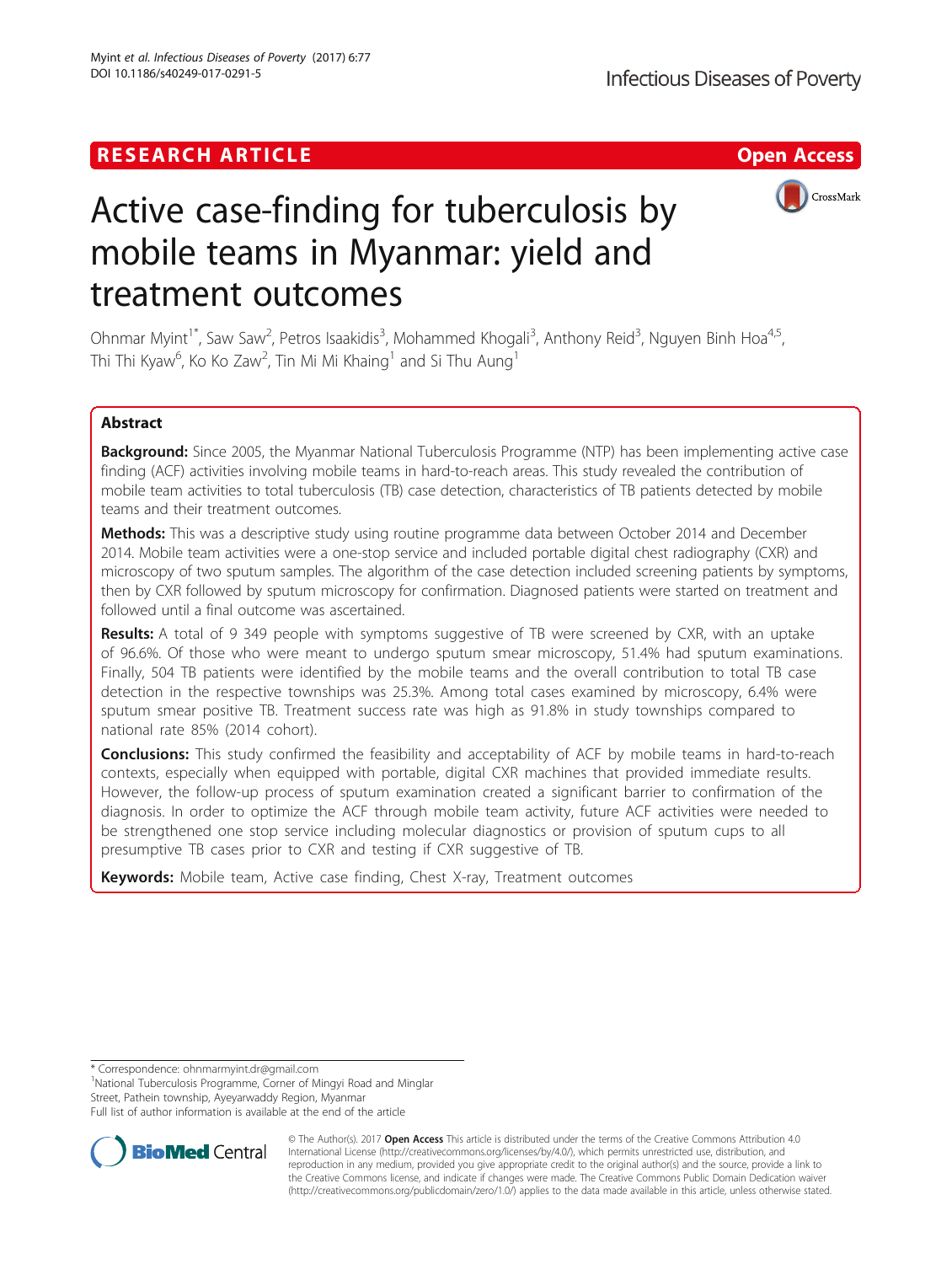## Multilingual abstract

Please see Additional file [1](#page-6-0) for translations of the abstract into the six official working languages of the United Nations.

# **Background**

Myanmar is a country in South-East Asia that is classified by the World Health Organization (WHO) as one of the 30 high Tuberculosis (TB) burden countries. The incidence and mortality of TB in Myanmar is estimated to be 369 and 53 per 100 000 population in 2014, respectively [\[1](#page-7-0)]. The National Tuberculosis Programme (NTP) was established in 1966 to lead the efforts of TB control in the country. The programme adopted and implemented the Directly Observed Treatment Short Course (DOTS) strategy in 1997 and the Stop TB Strategy in 2007. In 2006, Myanmar achieved the previously set WHO targets of detecting 70% of estimated cases and successfully treated 85% of detected cases [\[2](#page-7-0)].

However, despite the success achieved over the past 10 years, a nationwide TB prevalence survey conducted between 2009 and 2010 showed a higher TB prevalence in urban than rural areas (330 vs 216 per 100 000 population) and higher in states than in regions (369 vs 191 per 100 000 population) respectively [[3\]](#page-7-0). In Myanmar, the regions are located in the middle part of the country and most areas are composed of plain areas and described as ethnically predominant while the states are ethnic minority-dominant and hilly. The survey also showed a higher TB prevalence (369 per 100 000 population) among ethnic minority groups in specific states [\[3](#page-7-0)]. These states are mostly rural and hard-to-reach areas. It is estimated that 100 out of 330 townships in Myanmar have limited access to health care services, both because of security concerns and geographical isolation [\[4](#page-7-0)]. The HIV prevalence among new TB patients was 8.5% in 2014 according to the nation-wide HIV sentinel surveillance survey [[2](#page-7-0)]. The prevalence of multidrug-resistant (MDR) TB was 5% among new TB patients and 27.1% among previously treated TB patients as shown in the nation-wide drug resistant survey (2012-2013) [\[2\]](#page-7-0). Since its establishment, the NTP has mainly been relying on a passive case finding (PCF) strategy for detection of TB. However, in 2005, the programme started to implement small-scale active case finding (ACF) activities in 30 out of the 330 townships of Myanmar involving mobile team activities in those states with hard-to-reach areas. Nowadays, Myanmar NTP has increasingly implemented mobile team activities by using portable digital X-ray and sputum microscopy. This is also consistent with WHO recommended End TB Strategy which includes early diagnosis of tuberculosis and systematic screening of contacts and high risk groups as a component of first pillar: Integrated, patient-centred care and prevention [[5\]](#page-7-0).

The literature on ACF is mixed [[6](#page-7-0)–[8](#page-7-0)]. A large study carried out in India using ACF (screening of TB in households) resulted in the detection of a large number of presumptive pulmonary TB cases who were not accessed by the regular National TB programme with variation across different states [[6](#page-7-0)]. However, a large community randomized trial in Zambia and South Africa as well as a recent systematic review and meta-analysis on the effects of ACF have shown that the benefits of earlier diagnosis on patient outcomes and transmission have not been established [[7, 8](#page-7-0)]. A literature search identified only a limited number of studies on ACF from around the world, including few studies conducted in South Asian countries (Cambodia, India, and Taiwan Province of China); no published studies from Myanmar were identified. Thus, relevant accurate evidence regarding ACF is required to set up appropriate case finding policy and practice for NTP, Myanmar.

The aim of this study was to describe the contribution of the ACF strategy through mobile team activities, including screening with digital chest X-rays, detection of TB cases, characteristics of patients and treatment outcomes from October – December 2014.

# **Methods**

# Design

This was a descriptive study using routine programme data.

#### General setting

Myanmar is a low-income country that is located in South East Asia and is bordered by Bangladesh, India, China, Laos and Thailand. According to the 2014 Population and Housing Census, the population is 51.4 million of whom approximately 70% resides in rural areas [\[9](#page-7-0)]. The country is divided administratively, into one Council Territory (Nay Pyi Taw), seven states and seven regions. The road infrastructure and transport system in Myanmar are weak, especially during the rainy season when it might take two-three days to travel from one township to another. The mountainous nature of some parts of country makes it difficult to access many villages, especially in the northern and eastern part of the country.

Health services in Myanmar are organized through three tiers (primary, secondary and tertiary health facilities). Primary and secondary health care services exist in all regions and states but tertiary ones are available only in some large regions (Yangon, Mandalay, Nay Pyi Taw and Magway). There are three to four districts in each region/state. Each district has four to five township hospitals, and there are one to two station hospitals and six to seven rural health centres in each township.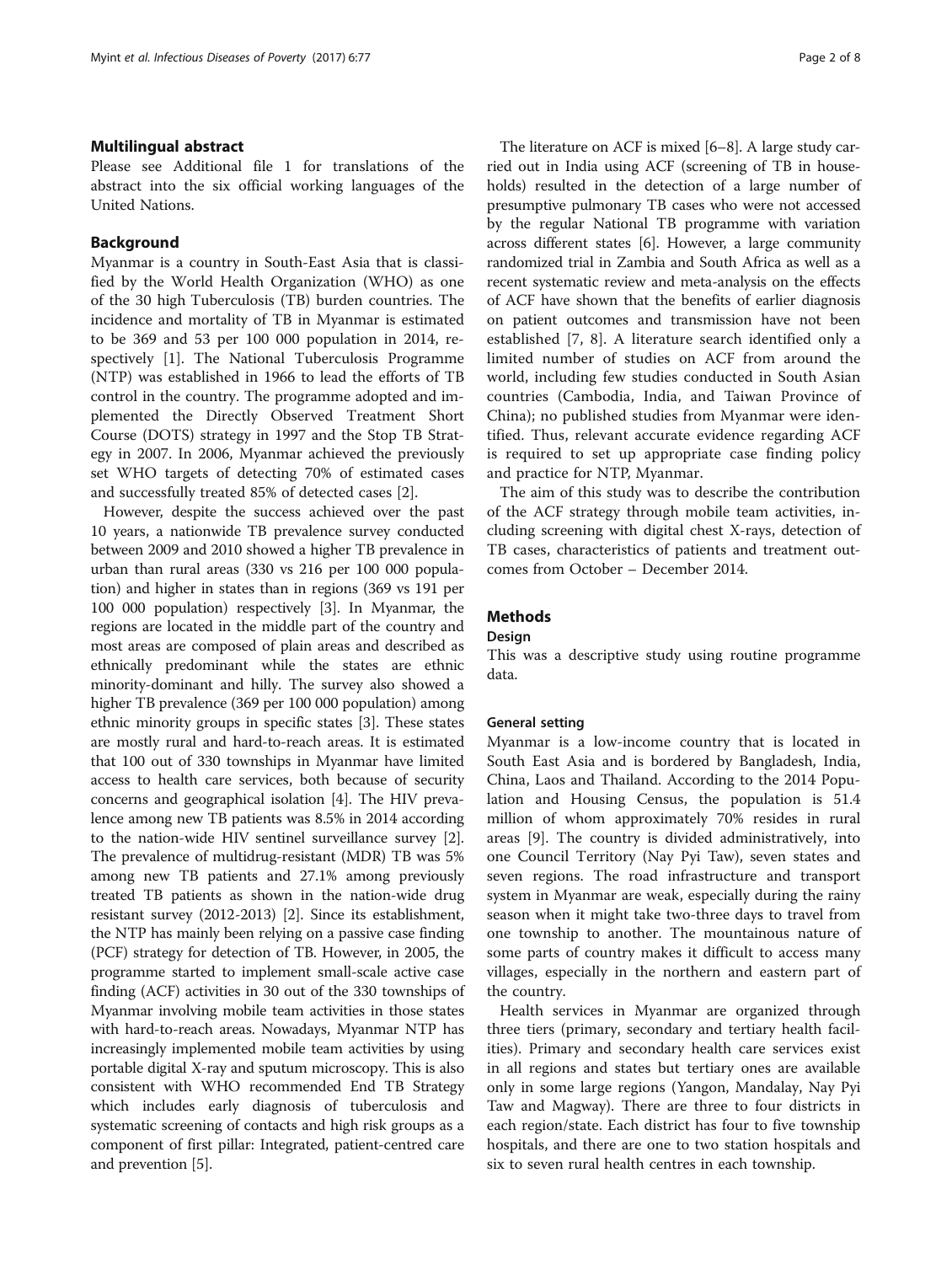TB diagnostic services are available at all townships in the country and are also decentralized to some station hospitals. Treatment is provided at all townships, including rural health centres by decentralization of anti-TB drugs. TB services are integrated into primary health care and are provided free of charge. Diagnosis of pulmonary TB is mainly based on sputum smear microscopy, but also on clinical manifestations and chest X-ray result.

# Specific setting

The routine programme data of mobile team activity done in 20 townships in four regions and three states of Myanmar during October - December 2014 were analyzed in this study. These townships were purposely chosen to analyze treatment outcomes of diagnosed TB patients from mobile team activity. Approximately 2.4 million people are living in these 20 townships.

Township selection for mobile team activity was based on the high case load and hard-to-reach areas. Five townships were chosen from Yangon region, which is situated in Lower Myanmar and mainly composed of urban areas with 45 townships and a population of 6.1 million. Six townships were chosen from Magway, Sagaing and Mandalay regions located in Middle Myanmar, comprised of plateau and some hilly areas. Around 14 million people are living in 90 townships in these regions. Nine townships were chosen from three states located in Upper Myanmar, Kachin, Kayah and Shan, where ethnic minority groups are living in 35 townships with a population of 2.4 million.

# Mobile clinic activities

ACF relied on mobile teams that include at least eight members (a team leader, chest X-ray reader, two X-ray technicians, one laboratory technician, one counsellor, one nurse and a driver). Two to four weeks prior to the activity, the team leader went on a preparatory visit to the selected township to advertise the planned mobile team activities. Basic Health Staff (BHS) at the rural health centres in the villages of the township conducted a health education activity. Three to four days prior to the mobile team visit, the local authority informed the community about the date of the visit of mobile team. People above 15 years of age with cough more than two weeks, other respiratory symptoms and constitutional symptoms consistent with TB, as well as TB contacts, previously treated TB cases and MDR TB contacts were prioritized. However, children (under 15 years) with TB contact were also encouraged to come to selected sites [[10](#page-7-0)].

People who came to the mobile site were firstly screened by BHS for TB symptoms. Socio-demographic data and risk factors for TB were collected from all symptomatic patients using a standard proforma. A chest X-ray (CXR) was taken, and if it was abnormal, two sputum samples, including one early morning and one spot specimen were collected. Sputum examination was also conducted for those with cough more than two weeks even if the CXR was normal. If TB was diagnosed by both CXR positive and sputum positive result or diagnosed by CXR positive, sputum negative and symptom highly suspicious of TB, anti-TB treatment was usually provided by TB co-ordinator of the respective township on the spot and also linked with respective BHS. TB patients were recorded in township TB register. Type of patient, type of disease and treatment regimen was classified according to WHO guideline [\[10](#page-7-0)]. The screening and diagnosing algorithm for TB in this study was quite similar to algorithm 2c of WHO [[11\]](#page-7-0). HIV counselling and testing was done for all registered TB cases at the Township Health Department, not at the operation site. Similarly, GeneXpert testing was also recommended for retreatment cases, TB/HIV co-infected cases and MDR TB contacts, according to the diagnostic algorithm of NTP. However, GeneXpert testing could not be done at the operation site and the specimens were sent to District TB clinic where GeneXpert machine was set up.

## Definitions of TB treatment outcomes

The WHO definitions of TB treatment outcomes were used, as shown in Table 1 [\[12](#page-7-0)]. All bacteriologically confirmed and clinically diagnosed TB cases were assigned an outcome from this list except those with rifampicin resistant TB (RR-TB) or MDR TB, who were placed on a second-line drug regimen.

Table 1 WHO definitions of TB treatment outcomes

| Outcome                | Definitions                                                                                                                                                                                                                                                                                                |
|------------------------|------------------------------------------------------------------------------------------------------------------------------------------------------------------------------------------------------------------------------------------------------------------------------------------------------------|
| Cured                  | A pulmonary TB patient with bacteriologically-<br>confirmed TB at the beginning of treatment who<br>was smear or culture-negative in the last month<br>of treatment and on at least one previous occasion.                                                                                                 |
| Treatment<br>completed | A TB patient who completed treatment without<br>evidence of failure BUT with no record to show<br>that sputum smear or culture results in the last<br>month of treatment and on at least one previous<br>occasion were negative either because tests were<br>not done or because results were unavailable. |
| Treatment failed       | A TB patient whose sputum smear or culture was<br>positive at five months or later during treatment.                                                                                                                                                                                                       |
| Died                   | A TB patient who died for any reason before<br>starting or during the course of treatment                                                                                                                                                                                                                  |
| Lost-to-follow up      | A TB patient who did not start treatment or<br>whose treatment was interrupted for two<br>consecutive months or more                                                                                                                                                                                       |
| Not evaluated          | A TB patient for whom no treatment outcome<br>was assigned. This included cases "transferred out"<br>to another treatment unit as well as cases for which<br>the treatment outcome is unknown to the<br>reporting unit.                                                                                    |
| Treatment success      | The sum of cured and treatment completed                                                                                                                                                                                                                                                                   |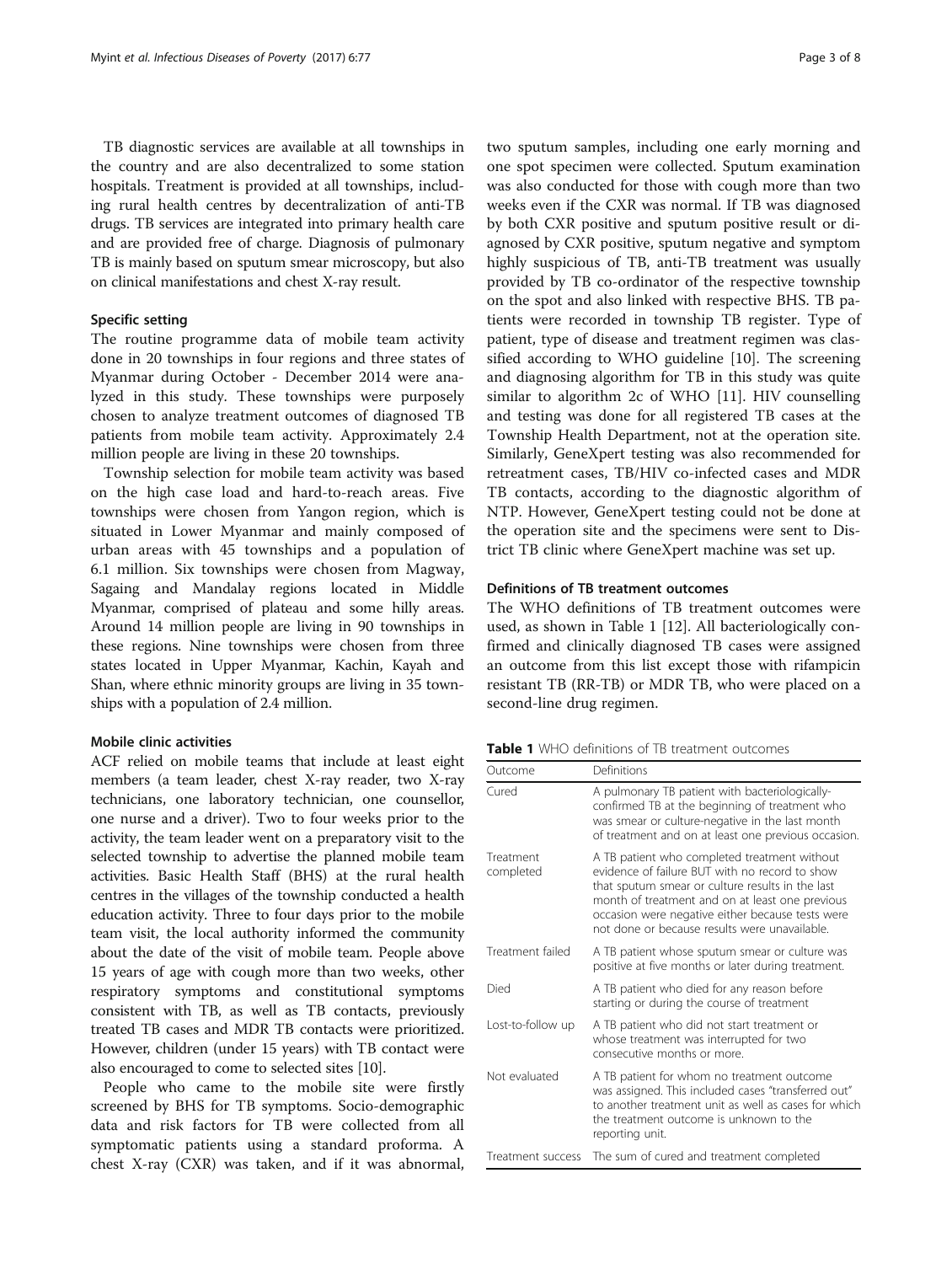## Study population

All TB cases diagnosed through mobile team activity and started on treatment between October 2014 and December 2014 in 20 townships were included in the study.

# Data collection, variables and statistical analysis

Variables related to the study objectives were sourced from proforma, mobile team presumptive TB register, mobile team X-ray register and township TB register. They included age, sex, education status, TB contact history, CXR result, sputum result and its grading, type of disease, type of patient and treatment regimen. Data were entered from the paper-based proforma and registers by a trained data assistant of the mobile team into a data entry file created using EpiData Entry software (V.3.1. Odense, Denmark). The data files were checked by a responsible person, WHO TB unit, Country office for Myanmar. The patients detected and treated by either passive case finding or other alternative methods of active case finding were not recorded individually by using EpiData software. Data were analysed using Epi-Data analysis software (V.2.2.2.182. Odense, Denmark). We also calculated a number needed to screen (NNS) to detect a case of TB and defined as 1 per prevalence [\[11](#page-7-0)]. We used numerator as people with symptoms suggestive of TB and denominator as total number of any types of TB case identified (sputum-positive pulmonary TB, sputum-negative and EPTB).

# Results

# TB screening results

According to the model of ACF through mobile team used in this study, the community was announced in advance that people with symptoms suggestive of TB to come for screening of TB. So, almost all people who came to operation site were presumptive TB cases who were enrolled and interviewed first. Based on this number of presumptive TB cases, we calculated NNS and found that we need to screen 19 presumptive TB cases to get one case of any types of TB.

As per Table 2, between October and December 2014, a total of 9 349 presumptive TB patients were screened and of whom, 96.6% (9 028/9 349) received a chest Xray (CXR). Thirty-six percent of those (3 293/9 028) had abnormal X-ray results and were meant to undergo sputum smear microscopy; however, only 51.4% (1 692/3 282) including 161 people with cough and normal CXR finally had a sputum examination (Fig. [1\)](#page-4-0). Among these, 6.4% (108/1 692) patients were found to have positive sputum results.

Table [3](#page-4-0) shows TB cases detected through mobile team activity and the contribution of ACF activity to the total TB cases in the study regions/states. There was a wide variation in this contribution, with the highest in Kayah and Shan (East) states, and lowest in Yangon and Mandalay regions. Overall, the average contribution was 25.3% (504/1 995).

#### Characteristics of the study population

Among the 504 TB patients detected by mobile team activity, there were 393 (78.0%) with smear-negative pulmonary TB (PTB), 108 (21.4%) smear-positive pulmonary TB and three (0.6%) with extra-pulmonary TB. The demographic and clinical characteristics of the study population are provided in Table [4.](#page-5-0)

Treatment outcomes by type of TB disease, type of TB patient and by treatment regimen are shown in Table [5.](#page-6-0) The overall treatment success rate for all new TB cases was 93% (401/431) whereas the rates for death, loss-to-follow-up and failure were 2.3%, 2.3%, and 0.9%, respectively.

Table 2 Number of presumptive TB cases examined by CXR and sputum microscopy through mobile team activity in four regions and three states, Myanmar, October 2014-December 2014

| Region/State      | Presumptive<br>$TBa$ cases n | Fvaluated with<br>$CXR^b$ n $(\%)$ | Persons with abnormal<br>$CXR \, n \, (%)$ | Evaluated with sputum<br>microscopy $n$ (%) | Smear positive cases<br>& $SPR^c n$ (%) |
|-------------------|------------------------------|------------------------------------|--------------------------------------------|---------------------------------------------|-----------------------------------------|
| Yangon Region     | 2 0 1 0                      | 2 009 (99.9)                       | 727(36.2)                                  | 285 (39.2)                                  | 23(8.1)                                 |
| Mandalay Region   | 1 1 8 5                      | 942 (79.5)                         | 293(31.1)                                  | 65(22.1)                                    | 3(4.6)                                  |
| Magway Region     | 1 167 (99.7)<br>1 1 7 1      |                                    | 465 (39.9)                                 | 209 (44.9)                                  | 6(2.9)                                  |
| Sagaing Region    | 1073                         | 1 073 (100)                        | 745 (69.4)                                 | 347 (46.6)                                  | 20(5.8)                                 |
| Kachin State      | 2 5 5 5                      | 2 485 (97.3)                       | 732 (29.5)                                 | 494 (67.5)                                  | 39(7.9)                                 |
| Kayah State       | 671                          | 669 (99.7)                         | 85 (12.7)                                  | 72 (84.7)                                   | 0(0.0)                                  |
| Shan (East) State | 684                          | 683 (99.9)                         | 246 (36.0)                                 | 220 (89.4)                                  | 17(7.7)                                 |
| Total             | 9 3 4 9                      | 9 028 (96.6)                       | 3 293 (36.5)                               | 692 (51.4)                                  | 108(6.4)                                |

<sup>a</sup>TB Tuberculosis<br><sup>b</sup>CYP Chost Y Po

**b**CXR Chest-X-Ray

<sup>c</sup>SPR Sputum Positivity Ratio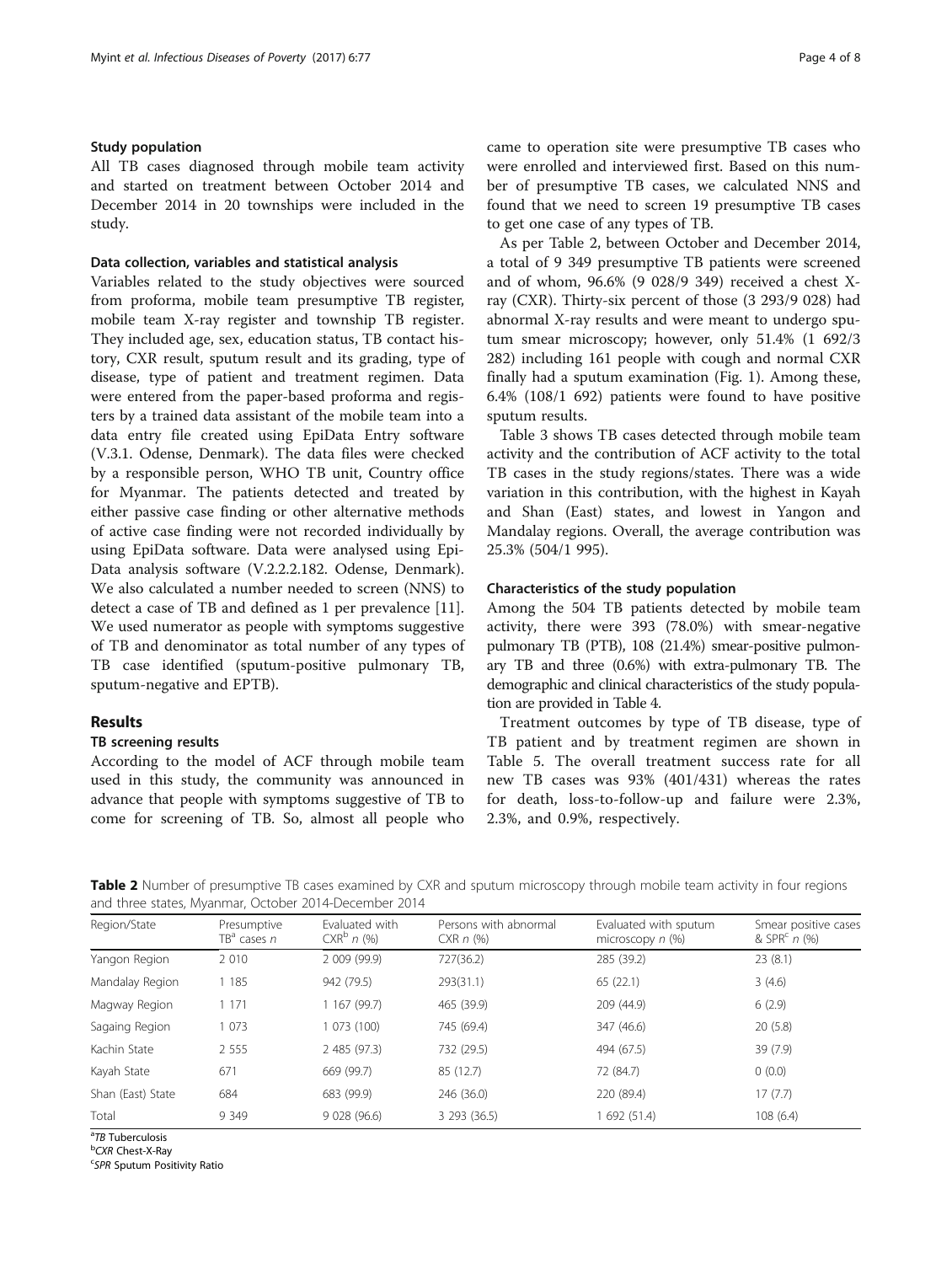<span id="page-4-0"></span>

# **Discussion**

This study of ACF, employing mobile teams using portable digital CXR demonstrated satisfactory yield and treatment outcomes. Almost all presumptive TB patients screened had a CXR and in one third it was abnormal. However, nearly half of patients with an abnormal CXR proceeded to have a sputum examination. This is important because it reinforces the routine use of CXR in screening for TB, but points out weaknesses in the collection of sputum for microbiological confirmation of the diagnosis. These results are encouraging for the implementation of ACF through mobile team activity

Table 3 Contribution of TB case finding by mobile team activity to total TB case detection in four regions and three states, Myanmar, October 2014-December 2014

| Region/State      | Total TB <sup>a</sup> cases     | TB cases detected Contribution % |      |  |
|-------------------|---------------------------------|----------------------------------|------|--|
|                   | detected<br>$(PCF^b + ACF^c) n$ | by mobile team<br>$(ACF)$ n      |      |  |
| Yangon Region     | 749                             | 86                               | 11.5 |  |
| Mandalay Region   | 72                              | 8                                | 11.1 |  |
| Magway Region     | 131                             | 51                               | 38.9 |  |
| Sagaing Region    | 128                             | 37                               | 28.9 |  |
| Kachin State      | 691                             | 192                              | 27.8 |  |
| Kayah State       | 32                              | 20                               | 62.5 |  |
| Shan (East) State | 192                             | 110                              | 57.3 |  |
| Total             | 1995                            | 504                              | 25.3 |  |

<sup>a</sup>TB tuberculosis <sup>a</sup>TB tuberculosis<br><sup>b</sup>ACE active case

<sup>B</sup>ACF active case finding<br><sup>c</sup>PCE passive case finding

<sup>c</sup>PCF passive case finding

more widely in Myanmar in order to meet the target of WHO's End TB Strategy.

This is the first study of the use of portable digital Xrays for TB diagnosis, introduced into the field since 2013 in Myanmar. The high yield appears to justify its incorporation into future ACF activities, especially given its ease of use and immediate results. These findings are similar to use of CXR for screening in ACF as in Cambodia and India [\[7](#page-7-0), [13](#page-7-0)]. Besides, systematic review also showed that CXR-based ACF programmes identify a significant proportion of active TB in vulnerable population [\[14](#page-7-0)]. Our NNS was very low as shown in the result, however, this is a limited calculation because we used already screened presumptive TB cases and very broad operational definition of TB cases including smear-positive pulmonary TB, smear-negative pulmonary TB and EPTB.

However, half of all those identified by abnormal CXR did not proceed to have a sputum examination to confirm diagnosis. This is similar to findings from the Axshya Project in India of active tuberculosis case finding in five million households where only 56% completed sputum examination following symptom screening [\[6\]](#page-7-0).

The low uptake of sputum examination may be attributed to the following factors. First, the lack of one-stopservice for both CXR and sputum examination, with lab technician and microscope, meant that patients had to make a visit to the township to confirm diagnosis, thereby creating a disincentive to do so. Second, some patients presented with chest symptoms other than cough and could not produce sputum. Third, Basic Health Staff (BHS) may not have taken responsibility for transportation of sputum cups to the township hospital. Finally, there might be under recording of sputum examinations when the patients went to township hospital themselves or BHS transported sputum samples later after mobile activity.

Even though the contribution to total TB case detection was the lowest in Yangon region, the sputum positivity ratio was the highest. The high sputum positivity ratio might be due to sputum examination done only among those with highly suspicious of TB (among high risk groups such as diabetes, close contacts and old age, etc.), but not among all eligible persons or due to high prevalence of smear-positive TB in the community. This also pointed out that all eligible persons might be encouraged for sputum examination and mobile clinics might be one-stop service including sputum examination on the spot. In addition to this, it also highlighted that the model of ACF through mobile team by screening with symptoms and CXR followed by microbiological confirmation for TB was effective not only in hard-toreach areas but also in urban, peri-urban and slum areas. In contrast to this, there was no sputum positive case in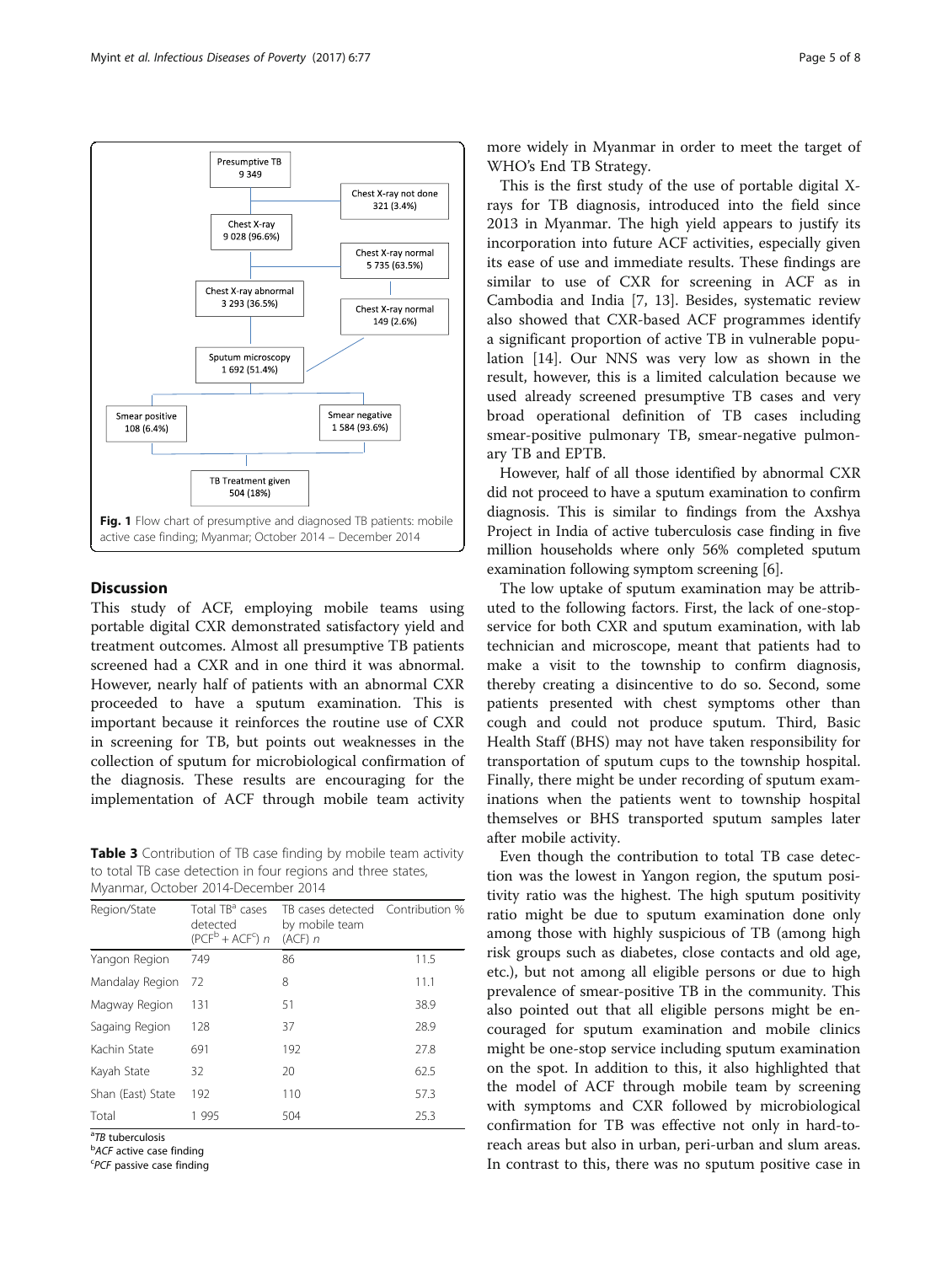<span id="page-5-0"></span>Table 4 Characteristics of tuberculosis patients diagnosed through mobile team activity in four regions and three states, Myanmar, October 2014-December 2014

| Variable                           | n (%)      |
|------------------------------------|------------|
| Total                              | 504        |
| Sex                                |            |
| Male                               | 309 (61.3) |
| Female                             | 195 (38.7) |
| Age group (years)                  |            |
| < 15                               | 32(6.3)    |
| 15-54                              | 275 (54.6) |
| $\geq 55$                          | 197 (39.1) |
| Median (IQR <sup>a</sup> )         | 49 (34-60) |
| Education status                   |            |
| Illiterate                         | 183 (36.3) |
| Read & write-Primary               | 195 (38.7) |
| Middle-High                        | 115 (22.8) |
| University-Graduate                | 11(2.2)    |
| History of TB <sup>b</sup> contact |            |
| No                                 | 399 (79.2) |
| Yes                                | 99 (19.6)  |
| Unknown                            | 6(1.2)     |
| CXR <sup>c</sup> result            |            |
| Normal                             | 1(0.2)     |
| Highly suspicious of TB            | 485 (96.2) |
| Suspicious of TB                   | 6(1.2)     |
| Healed TB                          | 10(2.0)    |
| Others                             | 2(0.4)     |
| Smear result and grading           |            |
| Negative                           | 393 (78.4) |
| Scanty                             | 7(1.5)     |
| $1 +$                              | 40 (8.0)   |
| $2+$                               | 26(5.4)    |
| $3+$                               | 35(7.3)    |
| Type of TB disease                 |            |
| Smear-positive PTBd                | 108 (21.4) |
| Smear-negative PTB                 | 393 (78.0) |
| <b>EPTB<sup>e</sup></b>            | 3(0.6)     |
| Type of TB patient                 |            |
| New TB case                        | 448 (88.9) |
| Retreatment                        |            |
| Relapse                            |            |
| Treatment after Lost to follow-up  | 53 (10.5)  |
|                                    | 3(0.6)     |

Table 4 Characteristics of tuberculosis patients diagnosed through mobile team activity in four regions and three states, Myanmar, October 2014-December 2014 (Continued)

| TB treatment regimen                                                                                               |            |  |  |
|--------------------------------------------------------------------------------------------------------------------|------------|--|--|
| Initial regimen (6 months)                                                                                         | 416 (82.5) |  |  |
| Retreatment regimen (8 months)                                                                                     | 56 (11.1)  |  |  |
| Childhood regimen (6 months)                                                                                       | 32(6.3)    |  |  |
| <sup>a</sup> OR (Interguartile range) <sup>b</sup> Tuberculosis <sup>c</sup> Chest Y-ray <sup>d</sup> Pulmonany TR |            |  |  |

<sup>a</sup>IQR (Interquartile range), <sup>b</sup>Tuberculosis, <sup>c</sup>Chest X-ray, <sup>d</sup>Pulmonary TB,<br><sup>e</sup>Extranulmonary TB Extrapulmonary TB

Kayah state. In this issue, quality-assured microscopy and dispersed population residing in hilly region might be the solutions, but not due to high HIV prevalence. Although the GeneXpert testing was recommended for all eligible persons, not all were examined. Besides, results were also missing in the records.

In terms of final outcomes, we found that 6.4% of patients screened with sputum microscopy were finally diagnosed with TB smear positive. This was similar to findings in the Axshya Project (8%) [[6\]](#page-7-0). However, we noted that more patients were started on treatment on the basis of symptoms and CXR (78%) than sputum positivity (21%), again reinforcing the value of routine CXR. When compared to ACF group to Passive Case Finding (PCF) group in Cambodia, the similar finding was also noted [\[7](#page-7-0)]. The overall contribution of TB cases detected by mobile team activity to total TB case detection in respective townships was high at 25.3%.

The fact that 4% of TB cases detected and treated by the National TB programme in Myanmar came from accelerated case finding activities revealed that majority of the cases were from passive case finding in the national data [\[2](#page-7-0)]. The age and sex distribution of the patients detected through ACF are not very different between active case finding and national data (mostly by PCF). There are more male patients than female patients (1.6 : 1 vs 1.7 : 1) and more than half of patients were in the working age group (54.6% vs 51%). However, the proportion of initial regimen is higher in ACF than national data (82.5% vs 66%) and that of smear negative cases is also higher in ACF than national data (78% vs 65%). This is similar to other studies comparing ACF and PCF. And it also confirmed that ACF can potentially identify TB in an earlier stage of disease [\[15\]](#page-7-0).

The results of treatment were encouraging, with an overall success rate of 90.5% and low initial loss (4%) and loss-to-follow-up (LTFU) from treatment (2.7%). These compare favourably with overall country-wide figures (85% treatment success and 5.3% LTFU) [[2\]](#page-7-0). The initial loss was similar to a study in Cambodia (5%), and Zimbabwe (6%), in contrast, it was as high as a quarter of cases identified through screening in the South African and Indian studies [\[8](#page-7-0)]. The proportion of initial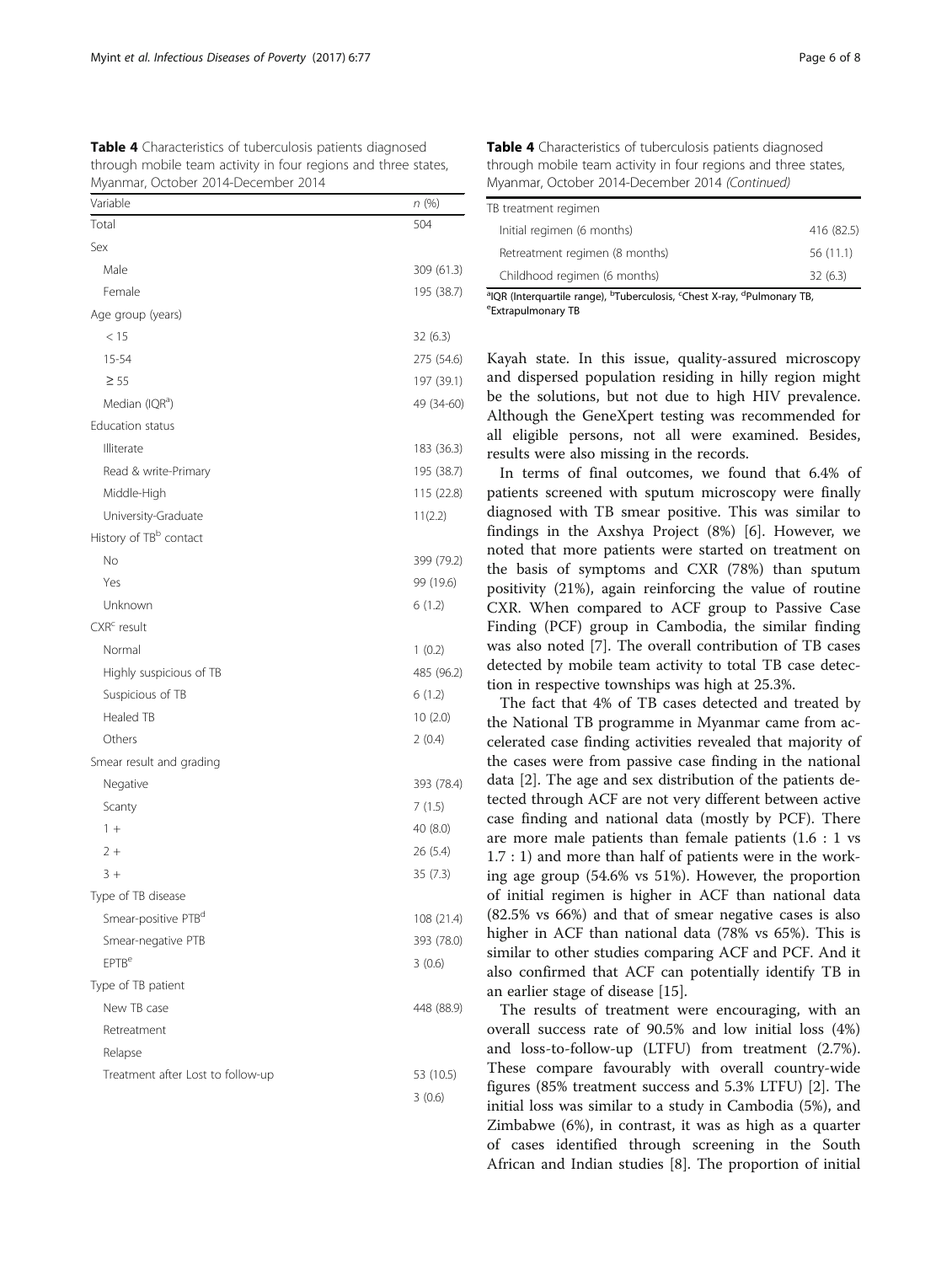| Variable               |     |                | n(%)       |        |         |         | Total patients n (%) Initial loss <sup>a</sup> n Treatment success <sub>1</sub> Failed n (%) Died n (%) LTFU <sup>2</sup> n (%) Not evaluated n (%) Moved to SLD <sup>3</sup> | n(%)    |
|------------------------|-----|----------------|------------|--------|---------|---------|-------------------------------------------------------------------------------------------------------------------------------------------------------------------------------|---------|
| All TB patients        | 504 | 20(4.0)        | 438 (90.5) | 7(1.4) | 13(2.7) | 13(2.7) | 9(1.9)                                                                                                                                                                        | 4(0.8)  |
| New & Relapse          | 501 | 20(4.0)        | 437 (90.5) | 7(1.5) | 13(2.7) | 12(2.5) | 9(1.9)                                                                                                                                                                        | 3(0.6)  |
| $NSP$ PTB <sup>4</sup> | 85  | 1(1.2)         | 78 (91.8)  | 2(2.4) | 2(2.4)  | 1(1.2)  | 1(1.2)                                                                                                                                                                        | 0(0.0)  |
| TB type                |     |                |            |        |         |         |                                                                                                                                                                               |         |
| SSP PTB <sup>5</sup>   | 108 | 2(1.9)         | 93 (87.7)  | 4(3.8) | 3(2.8)  | 2(1.9)  | 1(0.9)                                                                                                                                                                        | 3(2.8)  |
| SSN PTB <sup>6</sup>   | 393 | 18(4.6)        | 342 (91.2) | 3(0.8) | 10(2.7) | 11(2.9) | 8(2.1)                                                                                                                                                                        | 1(0.3)  |
| EPTB <sup>7</sup>      | 3   | $\overline{0}$ | 3(100)     |        |         |         |                                                                                                                                                                               |         |
| TB category            |     |                |            |        |         |         |                                                                                                                                                                               |         |
| New                    | 448 | 17(3.8)        | 401 (93.0) | 4(0.9) | 10(2.3) | 10(2.3) | 6(1.4)                                                                                                                                                                        | 0(0.0)  |
| Retreatment            | 56  | 3(5.4)         | 37(66.0)   | 3(6.3) | 3(6.3)  | 3(6.3)  | 3(6.3)                                                                                                                                                                        | 4(7.1)  |
| Relapse                | 53  | 3(5.4)         | 36 (72.0)  | 3(6.0) | 3(6.0)  | 2(4.0)  | 3(6.0)                                                                                                                                                                        | 3(6.0)  |
| LTFU <sup>2</sup>      | 3   | $\mathbf{0}$   | 1(33.3)    | (0.0)  | 0(0.0)  | 1(33.3) | (0.0)                                                                                                                                                                         | 1(33.3) |
| Treatment              |     |                |            |        |         |         |                                                                                                                                                                               |         |
| IR <sup>8</sup>        | 416 | 15(3.6)        | 371 (92.5) | 4(1.0) | 10(2.5) | 10(2.5) | 6(1.5)                                                                                                                                                                        | 0(0.0)  |
| RR <sup>9</sup>        | 56  | 3(5.4)         | 37 (69.8)  | 3(5.7) | 3(5.7)  | 3(5.7)  | 3(5.7)                                                                                                                                                                        | 4(7.5)  |
| $CR^{10}$              | 32  | 2(6.3)         | 30(100)    | 0(0.0) | 0(0.0)  | 0(0.0)  | 0(0.0)                                                                                                                                                                        | 0(0.0)  |

<span id="page-6-0"></span>Table 5 Treatment outcomes of tuberculosis patients diagnosed through mobile team activity in four regions and three states, Myanmar, October 2014-December 2014

<sup>1</sup>Treatment Success includes patients who are cured and completed treatment

<sup>2</sup>LTFU: Loss-to-follow up; <sup>3</sup>SLD: Second line drugs; <sup>4</sup>NSP PTB: New smear positive PTB<br><sup>5</sup>SSR PTB: Sputum smear positive Pulmonary TB <sup>6</sup> SSN PTB: Sputum smear pegative P

SSP PTB: Sputum smear positive Pulmonary TB <sup>6</sup> SSN PTB: Sputum smear negative Pulmonary TB; <sup>7</sup>EPTB: Extra pulmonary TB <sup>8</sup>IR: lnitial Regimen <sup>9</sup>RR: Retreatment Regimen <sup>10</sup>CR: Childhood Regimen

<sup>a</sup>This is calculated on total TB patients diagnosed while other outcomes excluding initial loss from the denominators

loss was quite acceptable because it was also found as 3% in ACF among 5 million household contacts in India [[6\]](#page-7-0). In order to be zero initial loss, ACF through mobile team activity should be one-stop-service.

In this study, 23% reported history of TB contacts among overall presumptive TB cases. Of total contacts, 5% were diagnosed and started on treatment. In Karachi, Pakistan, 11.7% of household contacts had TB as a result of ACF [\[16\]](#page-7-0). Besides, among TB cases detected by the mobile team activity, only 19.6% reported a history of TB contact. Although it might be weakness in interview process and under recording, these findings reinforce the importance of encouraging all patients with symptoms, not just TB contact, to come for screening.

There were a number of strengths of this study. First, this was a first study in Myanmar to base its analysis of yield and treatment outcomes on individual patient data as opposed to aggregated data. Second, the coverage of the patients receiving CXR was virtually complete. Third, data entry was by trained assistants and quality checks were employed.

The study had some limitations. First this was an observational study and relied on routinely-collected data which may not have been entirely accurate. Second the study population was specifically chosen for areas of high TB caseload and hard-to-reach areas: thus, the study findings may not be generalizable to other parts of the country. Third, WHO's new definitions on type of TB patients could not be used in this study because GeneXpert testing as well as Culture and Drug Susceptibility Testing (DST) could not be conducted for all eligible patients. We were not able to assess the burden of resistant form of TB among the screened population.

#### Conclusion

Despite these limitations the study provided important insights regarding the feasibility and acceptability of an ACF strategy in this model conducted by mobile teams that may be employed and studied under operational conditions in various other regions and states in the country where the burden of TB is high and access to care is challenged. In order to optimize this strategy some additional measures should be considered especially universal access to microbiological examination as one stop service including molecular diagnostics or provision of sputum cups to all presumptive TB cases prior to CXR and only testing if CXR suggestive of TB.

# Additional file

[Additional file 1:](dx.doi.org/10.1186/s40249-017-0291-5) Multilingual abstract in the six official working languages of the United Nations. (PDF 655 kb)